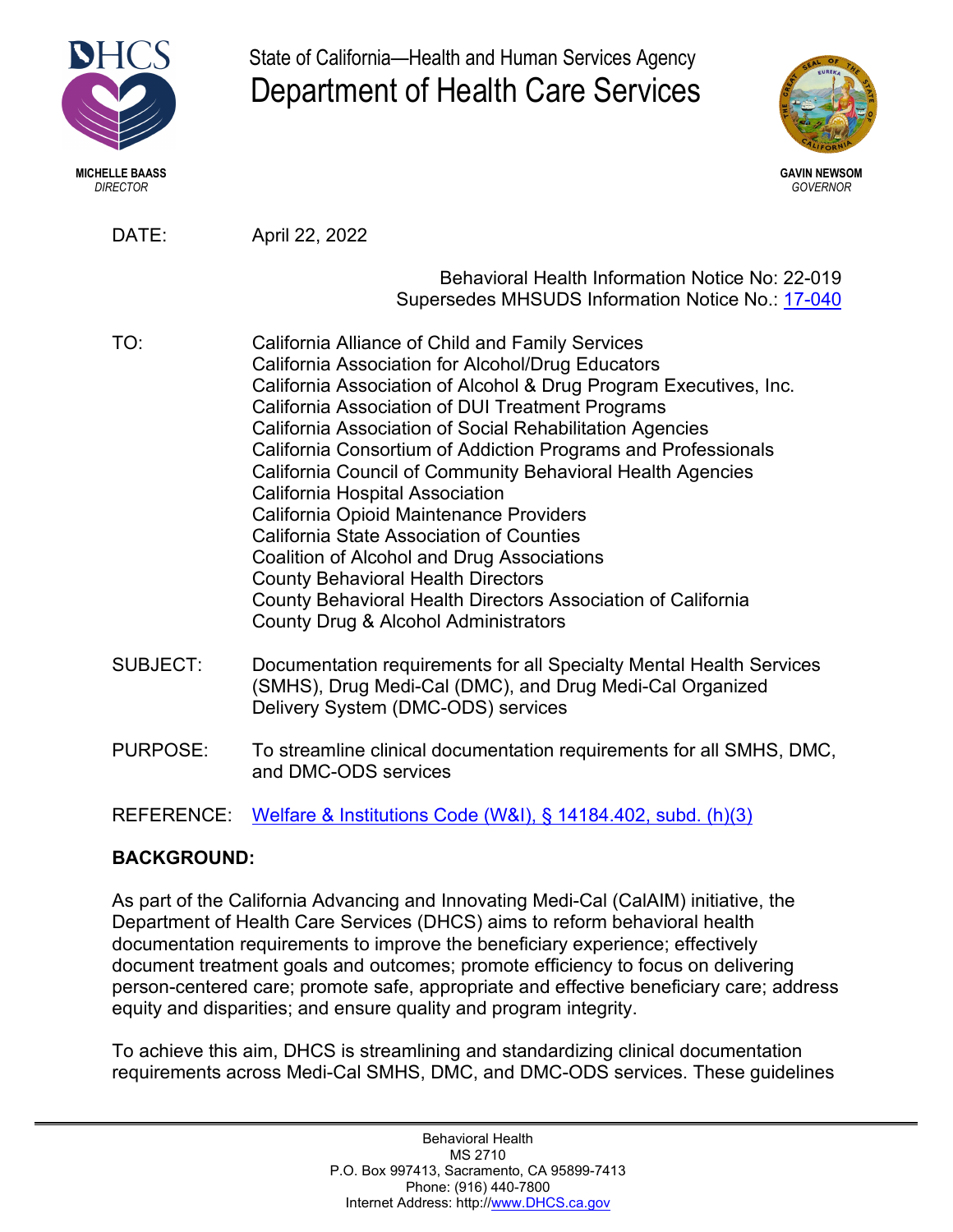Behavioral Health Information Notice No.: 22-019 Page 2 April 22, 2022

do not apply to nonspecialty behavioral health services in Fee for Service and Medi-Cal managed care. These updated documentation requirements better align with Centers for Medicare and Medicaid Services' national coding standards and physical health care documentation practices.

[Assembly Bill \(AB\) 133](https://leginfo.legislature.ca.gov/faces/billNavClient.xhtml?bill_id=202120220AB133) (Committee on Budget, Chapter 143, Statutes of 2021) implements various components of the CalAIM initiative, including those components in [W&I sections 14184.100](https://casetext.com/statute/california-codes/california-welfare-and-institutions-code/division-9-public-social-services/part-3-aid-and-medical-assistance/chapter-7-basic-health-care/article-551-california-advancing-and-innovating-medi-cal-act/section-14184100-title), et seq. DHCS is authorized to develop and implement documentation standards through this Behavioral Health Information Notice (BHIN) until DHCS promulgates or amends regulations by July 1, 2024. (W&I, § 14184.402, subds.  $(h)(3)$  and  $(i)(1)$ .)

Effective July 1, 2022, the chart documentation requirements for all SMHS, DMC, and DMC-ODS services are as established below. These criteria were developed based on significant feedback from stakeholders, including county behavioral health directors, consumer advocates, labor organizations representing county behavioral health workers, and mental health and substance use disorder treatment providers.

This BHIN supersedes state regulations as noted in Attachment 2, [BHIN 21-046](https://www.dhcs.ca.gov/Documents/COVID-19/BHIN-21-046.pdf) in part (related to client plan and signature requirements), MHSUDS [IN 17-040](https://www.dhcs.ca.gov/services/MH/Documents/Information%20Notices/IN_17-040_MHSUDS_Chart_Documentation_Information_Notice.pdf) in full, and BHINs or other guidance in existence as of the date of publishing this BHIN regarding documentation requirements for SMHS, DMC, and DMC-ODS services except as outlined in Attachment 1. To the extent that there is conflict between the MHP contract, DMC contract, or the DMC-ODS Intergovernmental Agreement terms and this BHIN, the policy contained within the BHIN supersedes the contract terms.

# **POLICY:**

# **Overarching Policy**

DHCS will monitor plans and counties for compliance with documentation standards outlined below, and deviations from the standards will require corrective action plans. Recoupment shall be focused on fraud, waste, and abuse.<sup>1</sup>

DHCS removed client plan requirements from SMHS and treatment plan requirements from DMC and DMC-ODS, with the exception of continued requirements specifically

<sup>1</sup> Fraud and abuse is defined in [Code of Federal Regulations, Title 42,](https://www.law.cornell.edu/cfr/text/42/455.2) § 455.2 and [W&I Code, section](https://codes.findlaw.com/ca/welfare-and-institutions-code/wic-sect-14107-11.html#:%7E:text=(d)%20An%20allegation%20of%20fraud,seizure%20of%20comparable%20business%20assets.)  [14107.11, subdivision \(d\).](https://codes.findlaw.com/ca/welfare-and-institutions-code/wic-sect-14107-11.html#:%7E:text=(d)%20An%20allegation%20of%20fraud,seizure%20of%20comparable%20business%20assets.) Definitions for "fraud," "waste," and "abuse" can also be found in the [Medicare Managed Care Manual.](https://www.cms.gov/Regulations-and-Guidance/Guidance/Manuals/Downloads/mc86c21.pdf)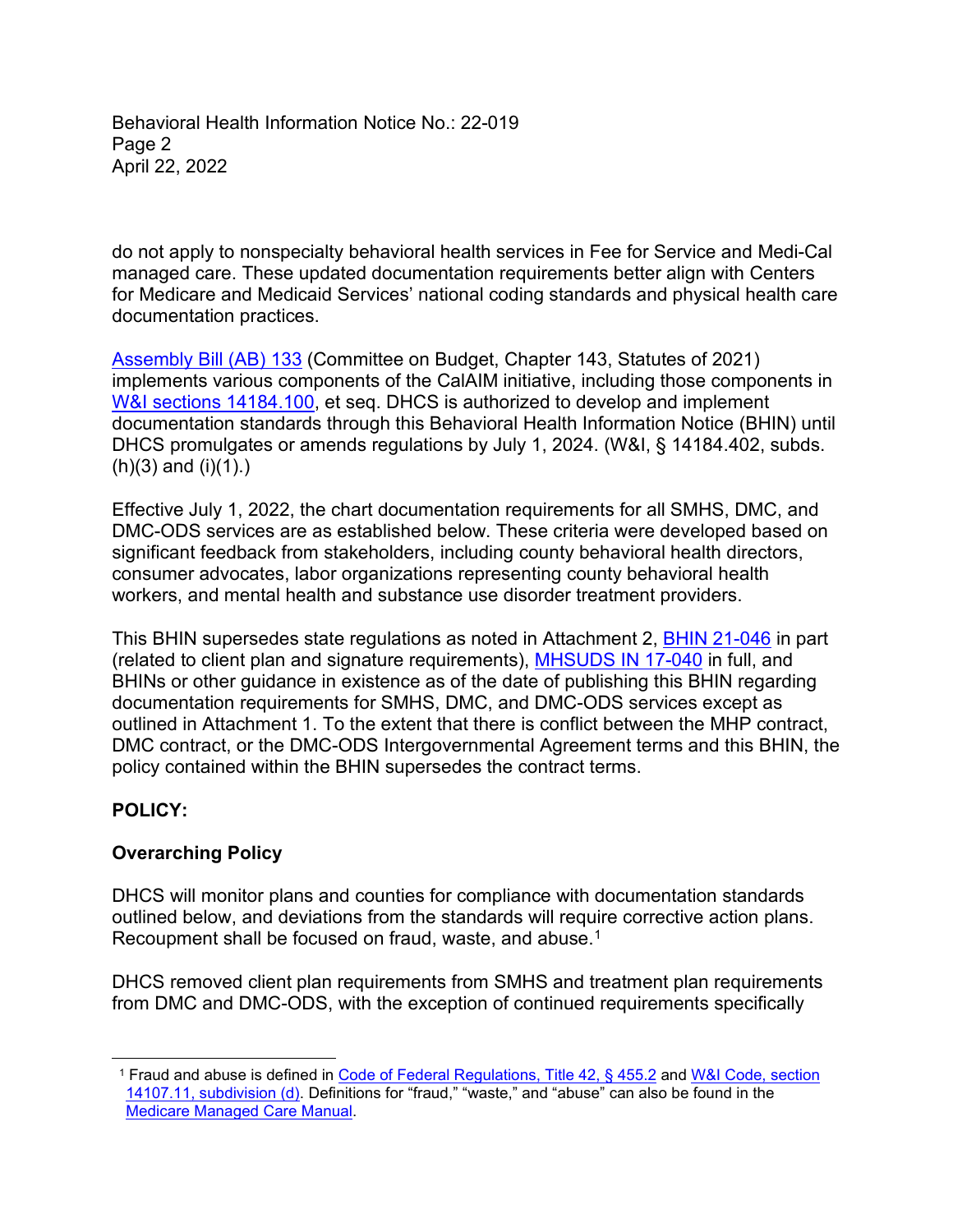Behavioral Health Information Notice No.: 22-019 Page 3 April 22, 2022

noted in Attachment 1, and replaced them with these new behavioral health documentation requirements, including problem list and progress notes requirements.

The documentation standards identified in this policy focus on non-hospitalization services. Concurrent Review Standards for applicable services can be found in forthcoming guidance. DHCS will not require standardized forms for the assessment domains, problem list, or progress notes.

Services shall be provided in the least restrictive setting, and shall be consistent with the goals of recovery and resiliency, learning and development, and enhanced selfsufficiency.

#### **(1) Standardized Assessment Requirements**

- A. SMHS
	- a. MHPs shall require providers to use uniform assessment domains as identified below. For beneficiaries under the age of 21, the Child and Adolescent Needs and Strengths (CANS) Assessment tool may be utilized to help inform the assessment domain requirements.
	- b. The time period for providers to complete an initial assessment and subsequent assessments for SMHS is up to clinical discretion; however, providers shall complete assessments within a reasonable time and in accordance with generally accepted standards of practice.
	- c. Services provided prior to determination of a diagnosis, during the assessment, or prior to determination of whether NSMHS or SMHS access criteria are met are covered and reimbursable, even if the assessment ultimately indicates the beneficiary does not meet criteria for SMH<sub>S.2</sub>
	- d. The assessment shall include a typed or legibly printed name, signature of the service provider and date of signature.
	- e. The assessment shall include the provider's determination of medical necessity and recommendation for services. The problem list and progress note requirements identified below shall support the medical necessity of each service provided.
	- f. The diagnosis, Mental Status Exam (MSE), medication history, and assessment of relevant conditions and psychosocial factors affecting the beneficiary's physical and mental health must be completed by a provider, operating in his/her scope of practice under California State law, who is

<sup>&</sup>lt;sup>2</sup> For more detailed information on this policy refer to the No Wrong Door **[BHIN 22-011](mailto:https://www.dhcs.ca.gov/Documents/BHIN-22-011-No-Wrong-Door-for-Mental-Health-Services-Policy.pdf)**.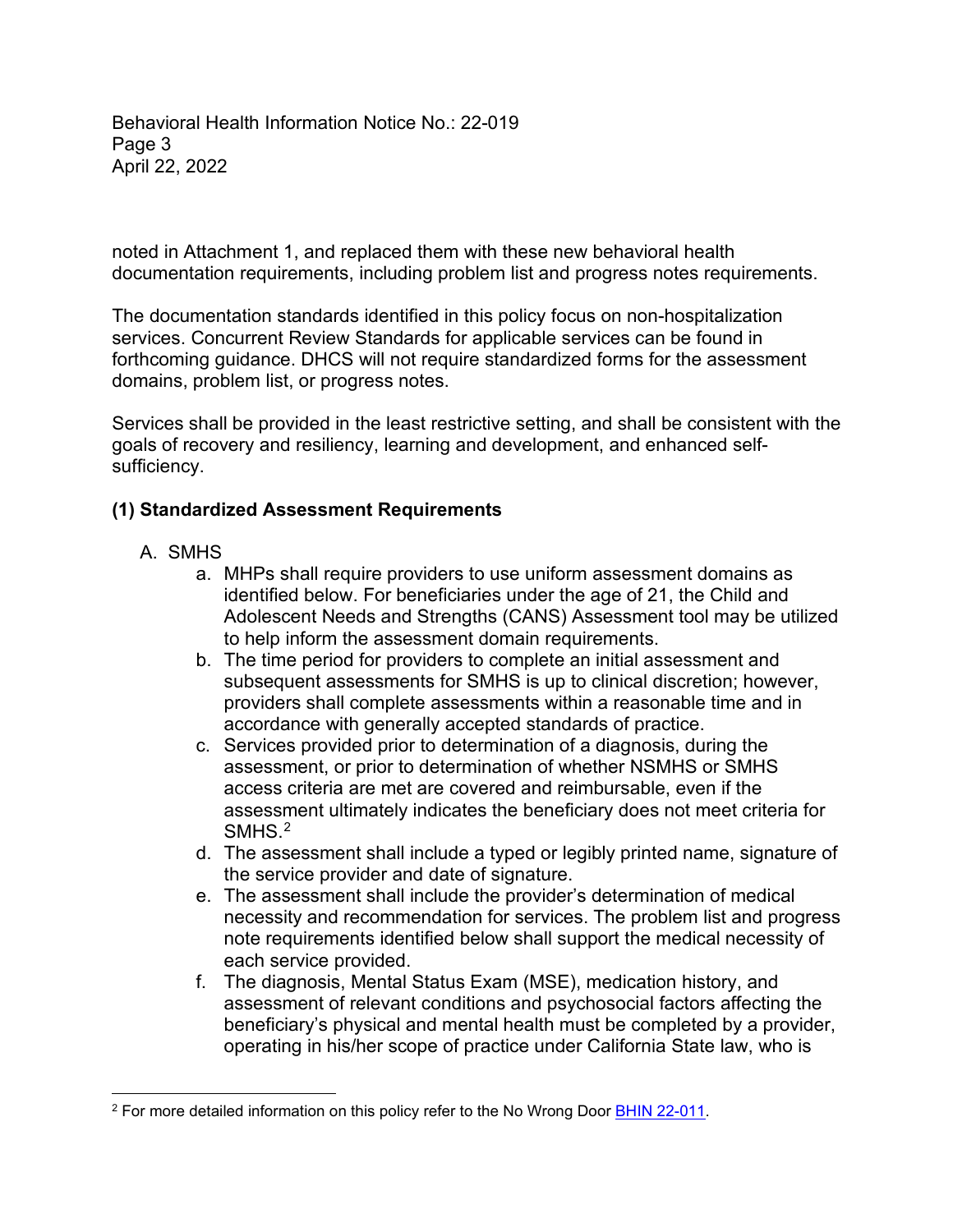Behavioral Health Information Notice No.: 22-019 Page 4 April 22, 2022

> licensed, registered, waivered, and/or under the direction of a licensed mental health professional as defined in the State Plan.

g. The Mental Health Plan (MHP) may designate certain other qualified providers to contribute to the assessment, including gathering the beneficiary's mental health and medical history, substance exposure and use, and identifying strengths, risks, and barriers to achieving goals. (Cal. Code Regs., tit. 9, § 1840.344; California State Plan, Sec. 3, Att. 3.1-A, Supp. 3, pp. 2m-p; California State Plan Section 3, Att.3.1-B, Supp. 2, pp. 15-17)

## B. DMC and DMC-ODS

- a. Counties shall require providers to use the American Society of Addiction Medicine (ASAM) Criteria assessment for DMC and DMC-ODS beneficiaries.
- b. The assessment shall include a typed or legibly printed name, signature of the service provider and date of signature.
- c. The assessment shall include the provider's determination of medical necessity and recommendation for services. The problem list and progress note requirements identified below shall support the medical necessity of each service provided.
- d. Covered and clinically appropriate DMC and DMC-ODS services (except for residential treatment services) are Medi-Cal reimbursable for up to 30 days following the first visit with a Licensed Practitioner of the Healing Arts (LPHA) or registered/certified counselor, whether or not a diagnosis for Substance-Related and Addictive Disorders from the current Diagnostic and Statistical Manual (DSM) is established, or up to 60 days if the beneficiary is under age 21, or if a provider documents that the client is experiencing homelessness and therefore requires additional time to complete the assessment.
- e. If a beneficiary withdraws from treatment prior to establishing a DSM diagnosis for Substance-Related and Addictive Disorders, and later returns, the 30-day or 60-day time period starts over. Assessments shall be updated as clinically appropriate when the beneficiary's condition changes. Additional information on assessment requirements can be found in [BHIN 21-071](https://www.dhcs.ca.gov/Documents/BHIN-21-071-Medical-Necessity-Determination-Level-of-Care-Determination-Requirements.pdf) (DMC) and [BHIN 21-075](https://www.dhcs.ca.gov/Documents/BHIN-21-075-DMC-ODS-Requirements-for-the-Period-2022-2026.pdf) (DMC-ODS).

# **(2) SMHS Assessment Domain Requirements**

The SMHS assessment shall include the following seven required domains. Providers shall document the domains in the SMHS assessment and keep the assessment in the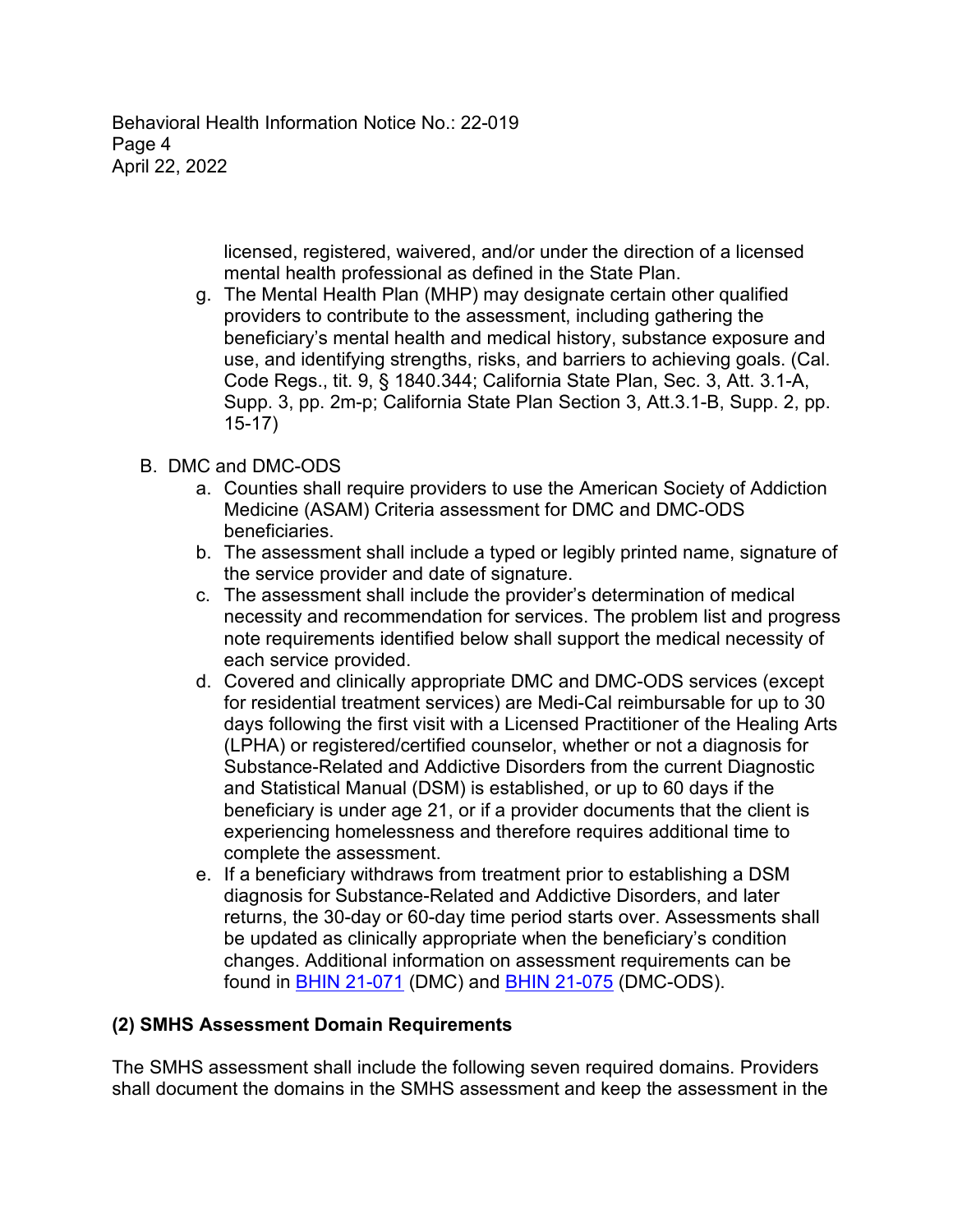Behavioral Health Information Notice No.: 22-019 Page 5 April 22, 2022

beneficiary's medical record. Providers shall complete the assessment within a reasonable time and in accord with generally accepted standards of practice.

Domain 1:

- Presenting Problem(s)
- Current Mental Status
- History of Presenting Problem(s)
- Beneficiary-Identified Impairment(s)

Domain 2:

• Trauma

Domain 3:

- Behavioral Health History
- Comorbidity

#### Domain 4:

- Medical History
- Current Medications
- Comorbidity with Behavioral Health

Domain 5:

- Social and Life Circumstances
- Culture/Religion/Spirituality

Domain 6:

• Strengths, Risk Behaviors, and Safety Factors

Domain 7:

- Clinical Summary and Recommendations
- Diagnostic Impression
- Medical Necessity Determination/Level of Care/Access Criteria

## **(3) SMHS, DMC, and DMC-ODS Problem List**

A. The provider(s) responsible for the beneficiary's care shall create and maintain a problem list.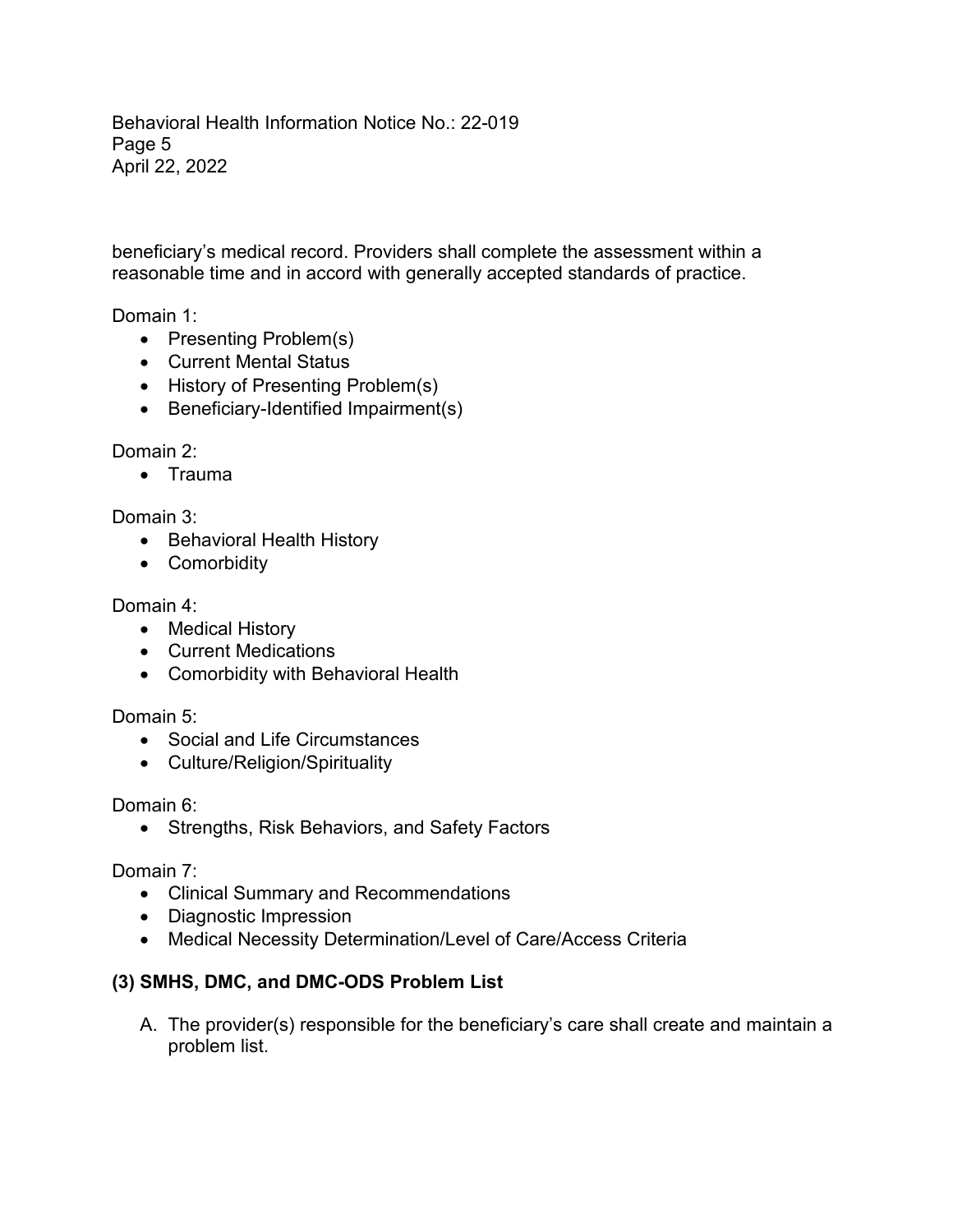Behavioral Health Information Notice No.: 22-019 Page 6 April 22, 2022

- B. The problem list is a list of symptoms, conditions, diagnoses, and/or risk factors identified through assessment, psychiatric diagnostic evaluation, crisis encounters, or other types of service encounters.
- C. A problem identified during a service encounter (e.g., crisis intervention) may be addressed by the service provider (within their scope of practice) during that service encounter, and subsequently added to the problem list.
- D. The problem list shall be updated on an ongoing basis to reflect the current presentation of the beneficiary.
- E. The problem list shall include, but is not limited to, the following:
	- Diagnoses identified by a provider acting within their scope of practice, if any.
		- o Diagnosis-specific specifiers from the current DSM shall be included with the diagnosis, when applicable.
	- Problems identified by a provider acting within their scope of practice, if any.
	- Problems or illnesses identified by the beneficiary and/or significant support person, if any.
	- The name and title of the provider that identified, added, or removed the problem, and the date the problem was identified, added, or removed.
- F. Providers shall add to or remove problems from the problem list when there is a relevant change to a beneficiary's condition.
- G. DHCS does not require the problem list to be updated within a specific timeframe or have a requirement about how frequently the problem list should be updated after a problem has initially been added. However, providers shall update the problem list within a reasonable time and in accordance with generally accepted standards of practice.

# **(4) SMHS, DMC and DMC-ODS Progress Notes**

- A. Providers shall create progress notes for the provision of all SMHS, DMC and DMC-ODS services. Each progress note shall provide sufficient detail to support the service code selected for the service type as indicated by the service code description.
- B. Progress notes shall include:
	- The type of service rendered.
	- A narrative describing the service, including how the service addressed the beneficiary's behavioral health need (e.g., symptom, condition, diagnosis, and/or risk factors).
	- The date that the service was provided to the beneficiary.
	- Duration of the service, including travel and documentation time.
	- Location of the beneficiary at the time of receiving the service.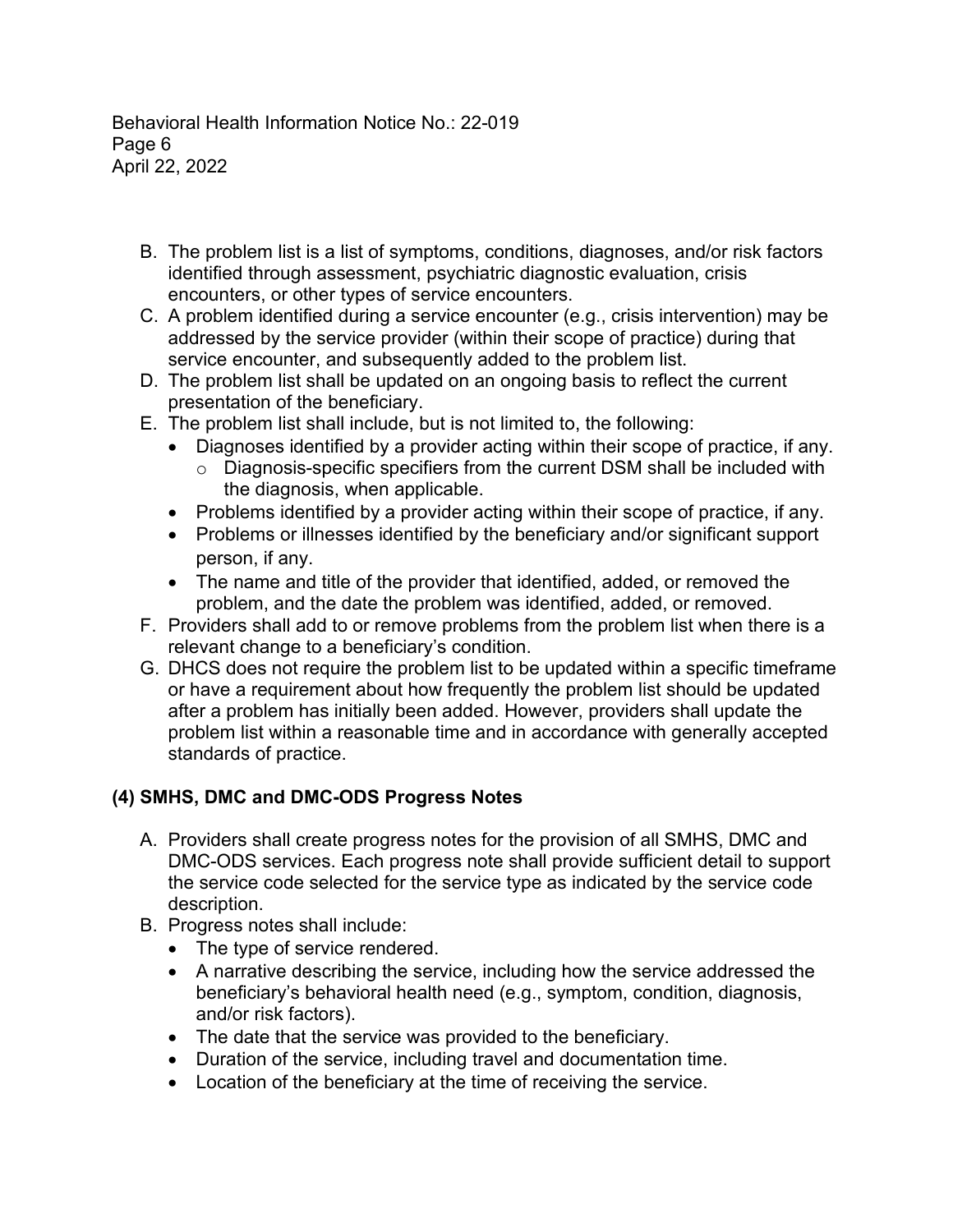Behavioral Health Information Notice No.: 22-019 Page 7 April 22, 2022

- A typed or legibly printed name, signature of the service provider and date of signature.
- $\bullet$  ICD 10 code.<sup>3</sup>
- Current Procedural Terminology (CPT) or Healthcare Common Procedure Coding System (HCPCS) code.
- Next steps including, but not limited to, planned action steps by the provider or by the beneficiary, collaboration with the beneficiary, collaboration with other provider(s) and any update to the problem list as appropriate.
- C. Providers shall complete progress notes within 3 business days of providing a service, with the exception of notes for crisis services, which shall be completed within 24 hours.
- D. Providers shall complete a daily progress note for services that are billed on a daily basis, such as residential and day treatment services (including therapeutic foster care, day treatment intensive, and day rehabilitation). Weekly summaries will no longer be required for day rehabilitation and day treatment intensive.
- E. When a group service is rendered, a list of participants is required to be documented and maintained by the plan or provider. Should more than one provider render a group service, one progress note may be completed for a group session and signed by one provider. While one progress note with one provider signature is acceptable for a group activity where multiple providers are involved, the progress note shall clearly document the specific involvement and the specific amount of time of involvement of each provider of the group activity, including documentation time. All other progress note requirements listed above shall also be met.

## **(5) Treatment and Care Planning Requirements**

DHCS removed client plan requirements from SMHS and treatment plan requirements from DMC and DMC-ODS, with the exception of continued requirements specifically noted in Attachment 1. Several of these care plan requirements remain in effect due to applicable federal regulations or guidance.

A. Targeted Case Management (TCM)

Targeted case management services within SMHS require the development (and periodic revision) of a specific care plan that is based on the information collected

<sup>3</sup> For valid Medi-Cal claims, appropriate ICD-10 and HCPCS/CPT codes must appear in the clinical record, associated with each encounter and consistent with the description in the progress note. For further guidance on coding during the assessment process, refer to the Code Selection Prior to Diagnosis BHIN.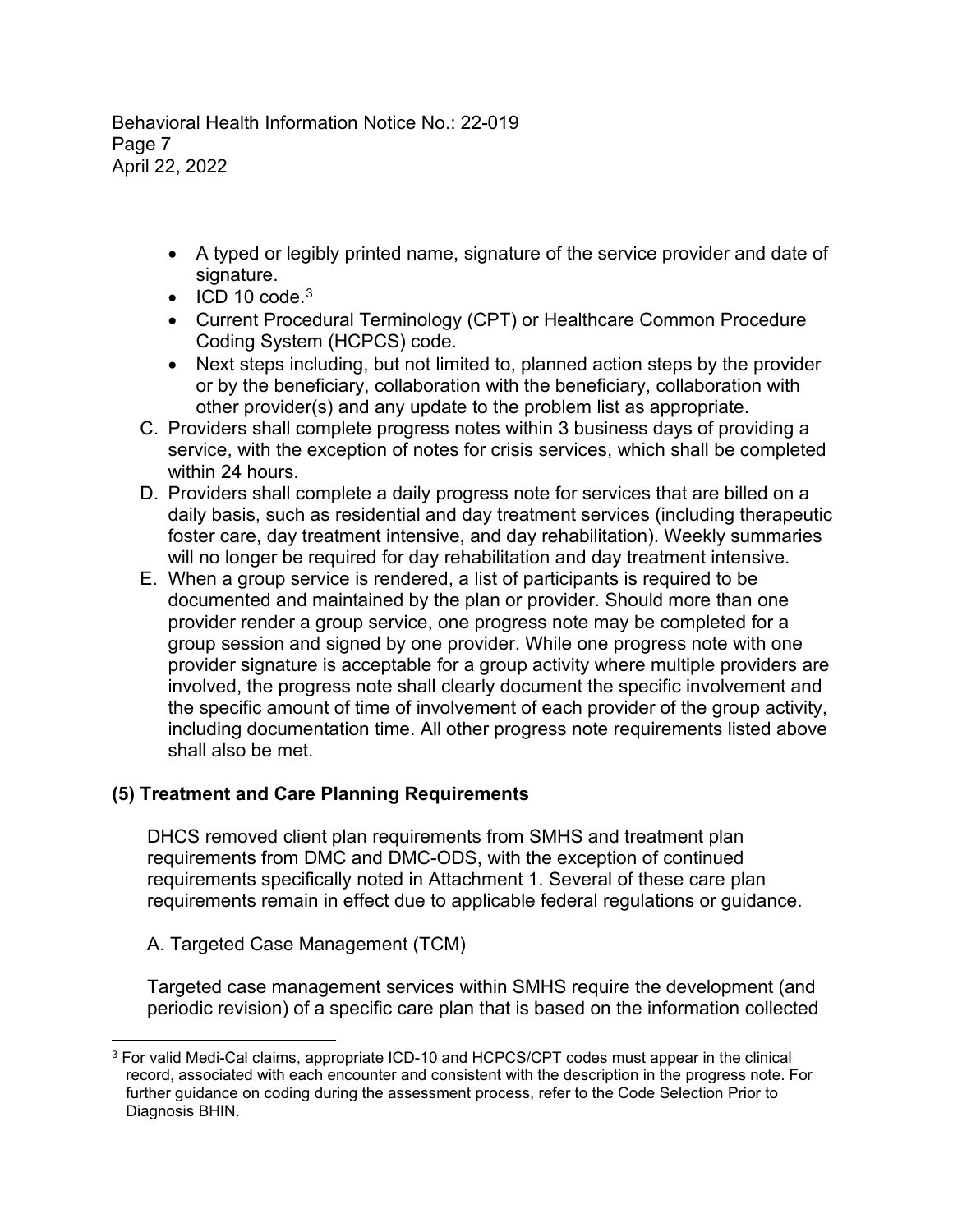Behavioral Health Information Notice No.: 22-019 Page 8 April 22, 2022

through the assessment. See the California [State Plan, Sec. 3, Att. 3.1-A,](https://www.dhcs.ca.gov/formsandpubs/laws/Pages/Section3.aspx) Supp. 1, [pp. 8-17;](https://www.dhcs.ca.gov/formsandpubs/laws/Pages/Section3.aspx) [42 C.F.R. § 440.169\(d\)\(2\)](https://www.ecfr.gov/current/title-42/chapter-IV/subchapter-C/part-440/subpart-A/section-440.169) and [42 C.F.R. § 441.18](https://www.ecfr.gov/current/title-42/chapter-IV/subchapter-C/part-441/subpart-A/section-441.18) for more specific guidance. The TCM care plan:

- Specifies the goals, treatment, service activities, and assistance to address the negotiated objectives of the plan and the medical, social, educational and other services needed by the beneficiary;
- Includes activities such as ensuring the active participation of the beneficiary, and working with the beneficiary (or the beneficiary's authorized health care decision maker) and others to develop those goals;
- Identifies a course of action to respond to the assessed needs of the beneficiary; and
- Includes development of a transition plan when a beneficiary has achieved the goals of the care plan.

These required elements shall be provided in a narrative format in the beneficiary's progress notes.

## B. Peer Support Services

Peer support services must be based on an approved plan of care. <sup>4</sup> The plan of care shall be documented within the progress notes in the beneficiary's clinical record and approved by any treating provider who can render reimbursable Medi-Cal services.

#### C. Additional Treatment and Care Plan Requirements

Requirements for treatment and care planning for additional service types are found in Attachment 1.

## **(6) Telehealth Consent**

If a visit is provided through telehealth (synchronous audio or video) or telephone, the health care provider is required to confirm consent for the telehealth or telephone service, in writing or verbally, at least once prior to initiating applicable health care services via telehealth to a Medi-Cal beneficiary: an explanation that beneficiaries have the right to access covered services that may be delivered via telehealth through an inperson, face-to-face visit; an explanation that use of telehealth is voluntary and that

<sup>4</sup> [State Medicaid Director Letter #07-011; California State Plan, Supp. 3 to Att. 3.1-A, pp. 4, 5,](https://www.dhcs.ca.gov/formsandpubs/laws/Documents/Att-3-1-A-Supp-3.pdf) 6h, 6i (substance use disorder); p. 2m.1 (SMHS).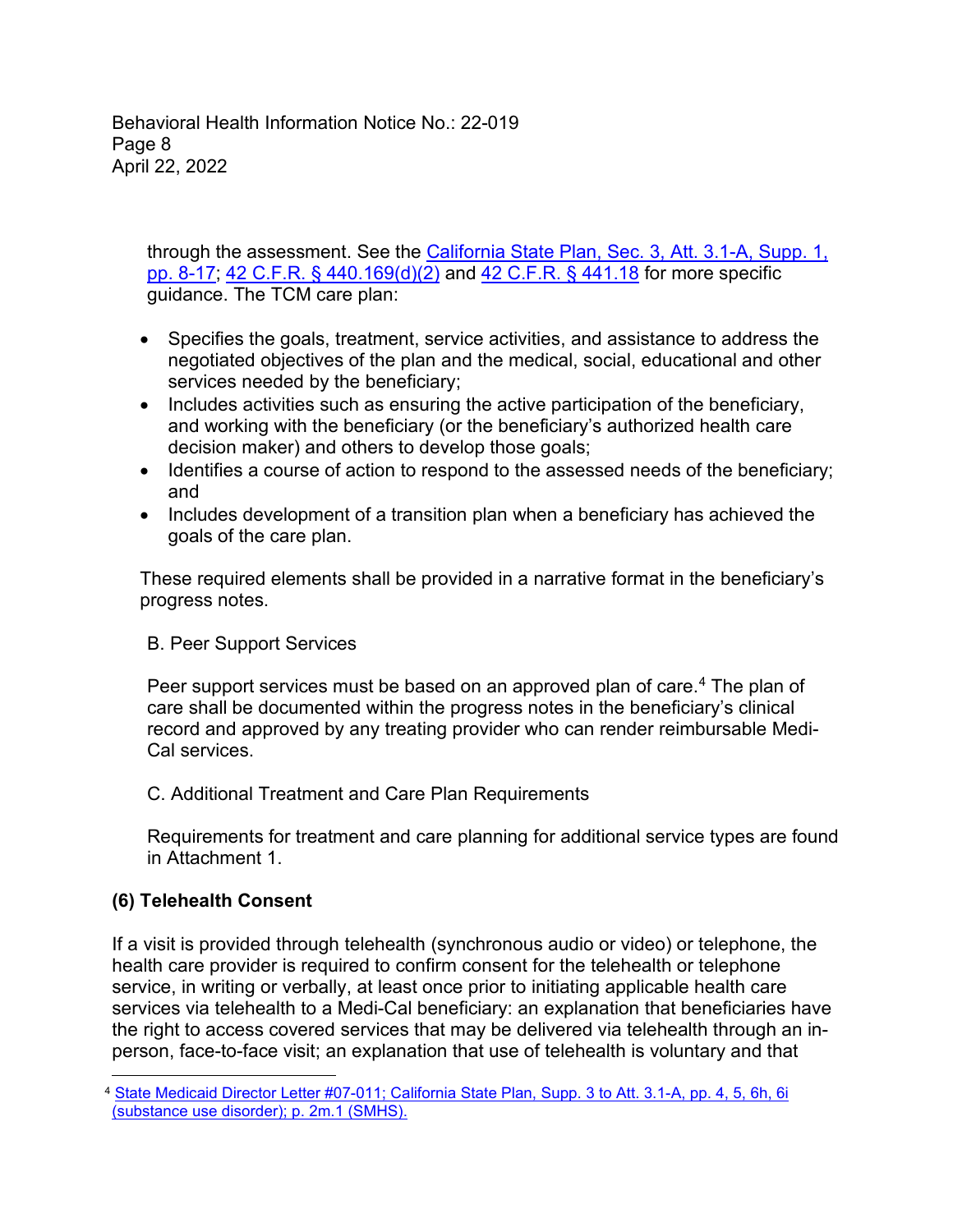Behavioral Health Information Notice No.: 22-019 Page 9 April 22, 2022

consent for the use of telehealth can be withdrawn at any time by the Medi-Cal beneficiary without affecting their ability to access covered Medi-Cal services in the future; an explanation of the availability of Medi-Cal coverage for transportation services to in-person visits when other available resources have been reasonably exhausted; and the potential limitations or risks related to receiving services through telehealth as compared to an in-person visit, to the extent any limitations or risks are identified by the provider. The provider must document in the patient record the provision of this information and the patient's verbal or written acknowledgment that the information was received.

#### **IMPLEMENTATION:**

Counties shall implement the documentation requirements established in this BHIN effective July 1, 2022. The implementation shall include updating policies and procedures, as well as supporting materials for triennial (SMHS) or annual (DMC/DMC-ODS) reviews to ensure compliance. Counties shall communicate these updates to providers as necessary.

#### **COMPLIANCE MONITORING:**

DHCS will continue to carry out its responsibility to monitor and oversee county SMHS, DMC, and DMC-ODS programs and their operations as required by state and Federal law. This oversight will include verifying that county and provider documentation complies with the requirements in this BHIN, that services provided to Medi-Cal beneficiaries are medically necessary, and that documentation complies with the applicable state and Federal laws, regulations, the MHP contract, DMC State Plan Contract, and the DMC-ODS Interagency Agreement/Contract.

Questions regarding this BHIN may be directed to [BHCalAIM@dhcs.ca.gov](mailto:BHCalAIM@dhcs.ca.gov).

Sincerely,

Original signed by

Shaina Zurlin, LCSW, PsyD, Chief Medi-Cal Behavioral Health Division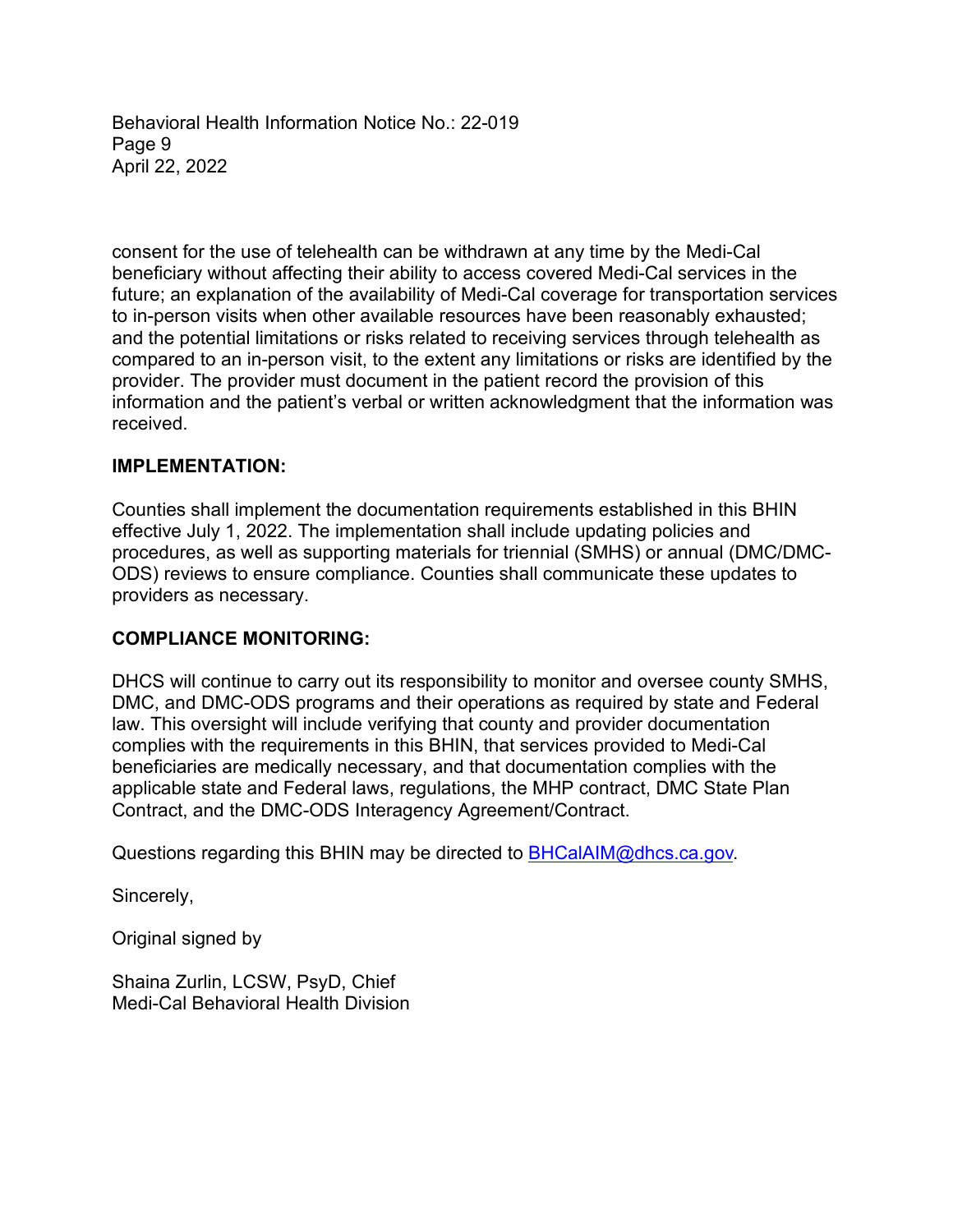Behavioral Health Information Notice No.: 22-019 Page 10 April 22, 2022

## **Requirement Authority / Background Description** CalOMS | [Data Collection Guide](https://www.dhcs.ca.gov/provgovpart/Documents/CalOMS_Tx_Data_Collection_Guide_JAN%202014.pdf) [Data Compliance Standards](https://www.dhcs.ca.gov/provgovpart/Documents/CalOMS_Data_Cmpliance%20Standards%202014.pdf) [Data Dictionary](https://cchealth.org/aod/pdf/CalOMS-tx-Dictionary.pdf) CalOMS Treatment (CalOMS) is a data collection and reporting system for substance use disorder (SUD) treatment services. CANS | [MHSUDS IN 17-052](https://www.dhcs.ca.gov/services/MH/Documents/FMORB/Info_Notice_17-052_POS_Functional_Assessment_Tool.pdf) [MHSUDS IN 18-007](https://www.dhcs.ca.gov/services/MH/Documents/Information%20Notices/IN-18-007%20CANS/IN_18-007_CFT_CANS_Joint_Letter.pdf) The Child and Adolescent Needs and Strengths (CANS) is a structured assessment for identifying youth and family actionable needs and useful strengths. PSC [MHSUDS IN 17-052](https://www.dhcs.ca.gov/services/MH/Documents/FMORB/Info_Notice_17-052_POS_Functional_Assessment_Tool.pdf) The Pediatric Symptom Checklist (PSC) is a psychosocial screening tool designed to facilitate the recognition of cognitive, emotional, and behavioral problems so that appropriate interventions can be initiated as early as possible. CSI [MHSUDS IN 19-020](https://www.dhcs.ca.gov/services/MH/Documents/MHSUDS_Info_Notice_19-020-CSI_Assessment_Record.pdf) The Client and Service Information (CSI) system is a system used to collect encounter data for Medi-Cal and non-Medi-Cal clients for services provided in County or City Mental Health Plan programs. ASAM [MHSUDS IN 18-046;](https://www.dhcs.ca.gov/individuals/Documents/MHSUDS_Information_Notice_18-046.pdf) [BHIN 21-071;](https://www.dhcs.ca.gov/Documents/BHIN-21-071-Medical-Necessity-Determination-Level-of-Care-Determination-Requirements.pdf) [BHIN 21-075](https://www.dhcs.ca.gov/Documents/BHIN-21-075-DMC-ODS-Requirements-for-the-Period-2022-2026.pdf) The American Society of Addiction Medicine (ASAM) Criteria is a multidimensional assessment used to determine the appropriate level of care across a continuum.

#### *Attachment 1: Requirements That Remain in Effect*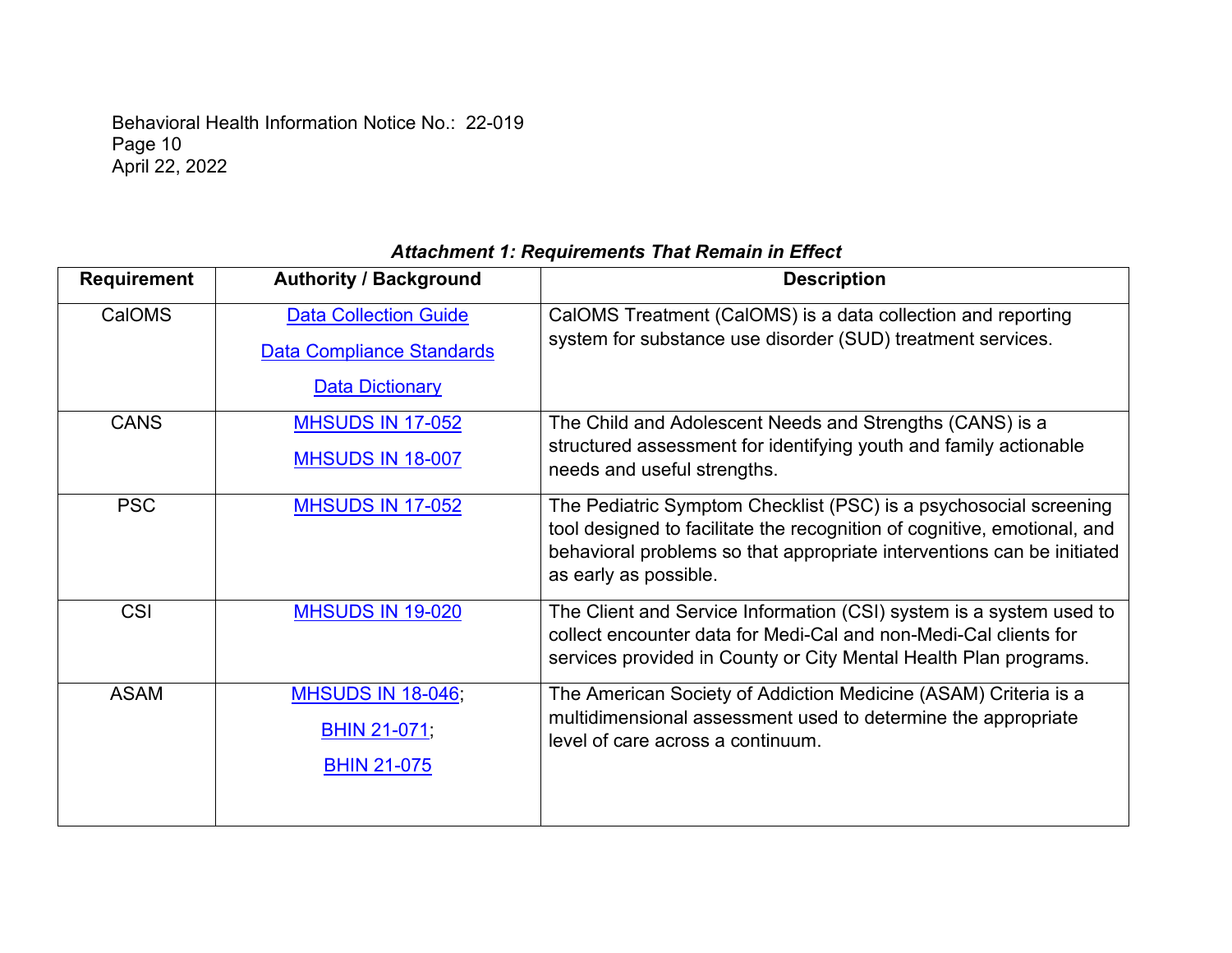Behavioral Health Information Notice No.: 22-019 Page 11 April 22, 2022

| <b>Requirement</b> | <b>Authority / Background</b>                        | <b>Description</b>                                                                                                                    |
|--------------------|------------------------------------------------------|---------------------------------------------------------------------------------------------------------------------------------------|
| <b>DATAR</b>       | 45 C.F.R. § 96.126                                   | The Drug and Alcohol Treatment Access Report (DATAR) is a DHCS                                                                        |
|                    | <b>DATAR Web User Manual</b>                         | system used to collect data on substance use disorder treatment<br>capacity and waiting lists.                                        |
| <b>PPSDS</b>       | <b>Primary Prevention</b>                            | The Primary Prevention SUD Data Service (PPSDS) system is a                                                                           |
|                    | <b>Substance Use Disorder</b><br><b>Data Service</b> | system used by counties to collect and report their primary<br>prevention substance use disorder program and activity data.           |
|                    |                                                      |                                                                                                                                       |
|                    | <b>Data Quality Standards</b>                        |                                                                                                                                       |
| Discharge Plan     | $42$ C.F.R. § 482.43(a)                              | When requested by the beneficiary's physician, a hospital must                                                                        |
| Care Plan          | W&I 14197.1; Health & Saf.                           | arrange for the development and implementation of a discharge plan                                                                    |
|                    | Code, § 1367.01, subd. (h)(3)                        | for the beneficiary.                                                                                                                  |
|                    |                                                      | In the case of concurrent review, care shall not be discontinued until                                                                |
|                    |                                                      | the enrollee's treating provider has been notified of the plan's                                                                      |
|                    |                                                      | decision and a care plan has been agreed upon by the treating                                                                         |
| Care Plan          | 42 C.F.R. § 440.169(d)                               | provider that is appropriate for the medical needs of that patient.<br>TCM requires compliance with the cited Federal rules and State |
|                    |                                                      | Plan.                                                                                                                                 |
|                    | 42 C.F.R. § 441.18                                   |                                                                                                                                       |
|                    | California State Plan, Sec. 3,                       | See (5)A of the BHIN for guidance on documenting these<br>requirements in line with CalAIM documentation reform.                      |
|                    | Att. 3.1-A, Supp. 1, pp. 8-17                        |                                                                                                                                       |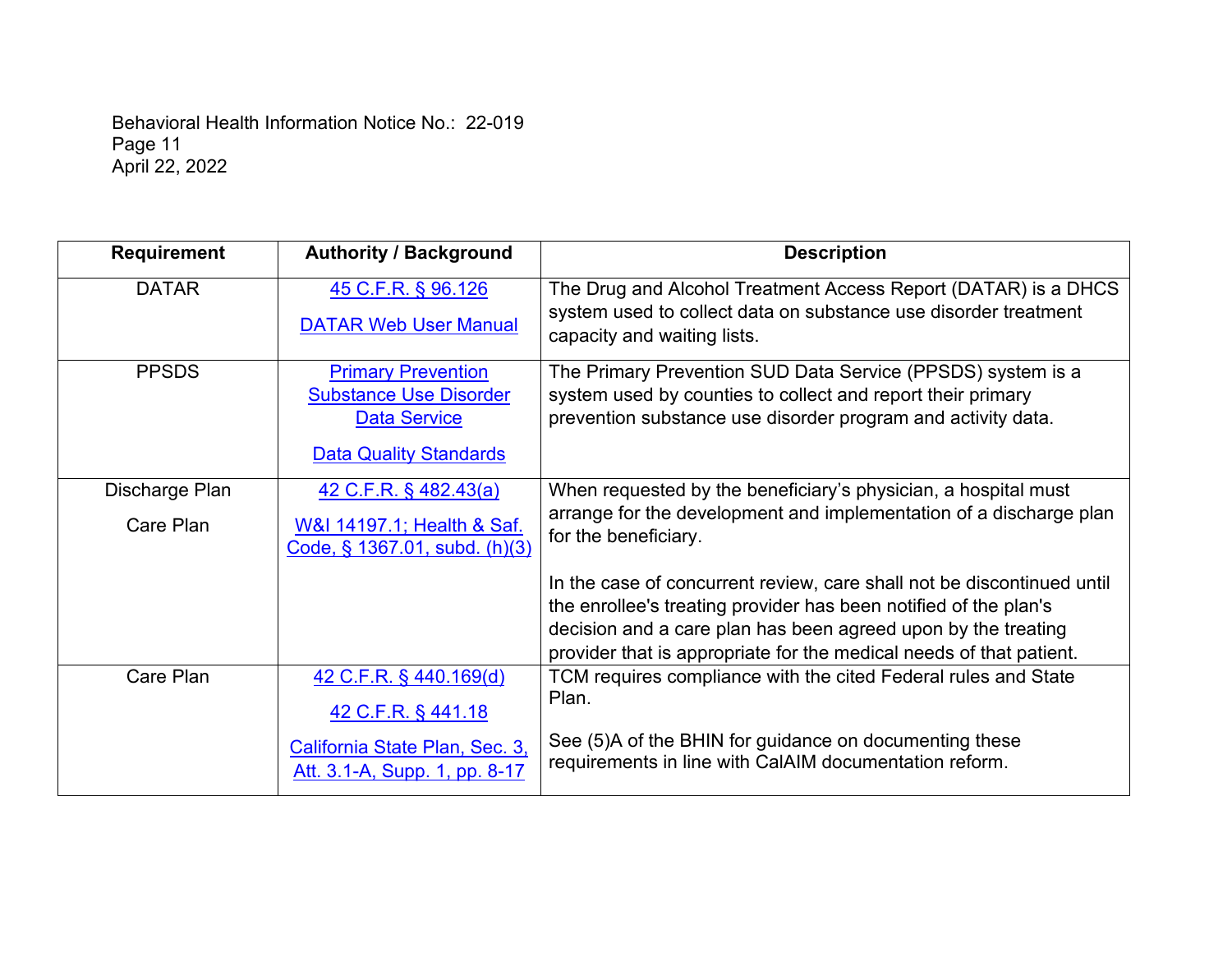Behavioral Health Information Notice No.: 22-019 Page 12 April 22, 2022

| <b>Requirement</b>        | <b>Authority / Background</b>      | <b>Description</b>                                                   |
|---------------------------|------------------------------------|----------------------------------------------------------------------|
| Care Plan                 | 42 C.F.R. § 440.169(d)(2)          | Intensive Care Coordination (ICC) requires compliance with the cited |
|                           | 42 C.F.R. § 441.18                 | Federal rules.                                                       |
| Care Plan                 | <b>Medi-Cal Manual for</b>         | Intensive Home Based Services (IBHS) and Therapeutic Foster Care     |
|                           | <b>Intensive Care Coordination</b> | (TFC) services for Medi-Cal Beneficiaries require a client plan.     |
|                           | (ICC), Intensive Home Based        |                                                                      |
|                           | Services, (IHBS), and              |                                                                      |
|                           | <b>Therapeutic Foster Care</b>     |                                                                      |
|                           | (TCF) Services for Medi-Cal        |                                                                      |
|                           | <b>Beneficiaries</b>               |                                                                      |
| Care Plan                 | <b>DMH IN 08-38</b>                | Therapeutic Behavioral Services (TBS) require a client plan.         |
|                           | <b>Department of Mental Health</b> |                                                                      |
|                           | <b>Therapeutic Behavioral</b>      |                                                                      |
|                           | <b>Services Coordination of</b>    |                                                                      |
|                           | <b>Care Best Practices Manual</b>  |                                                                      |
| <b>Narcotic Treatment</b> | 42 C.F.R. § 8.12                   | Narcotic Treatment Programs (NTP) are required by Federal law to     |
| Program                   |                                    | create treatment plans for their beneficiaries. Furthermore, NTP     |
|                           |                                    | requirements for documentation and program requirements are not      |
|                           |                                    | changing under this BHIN.                                            |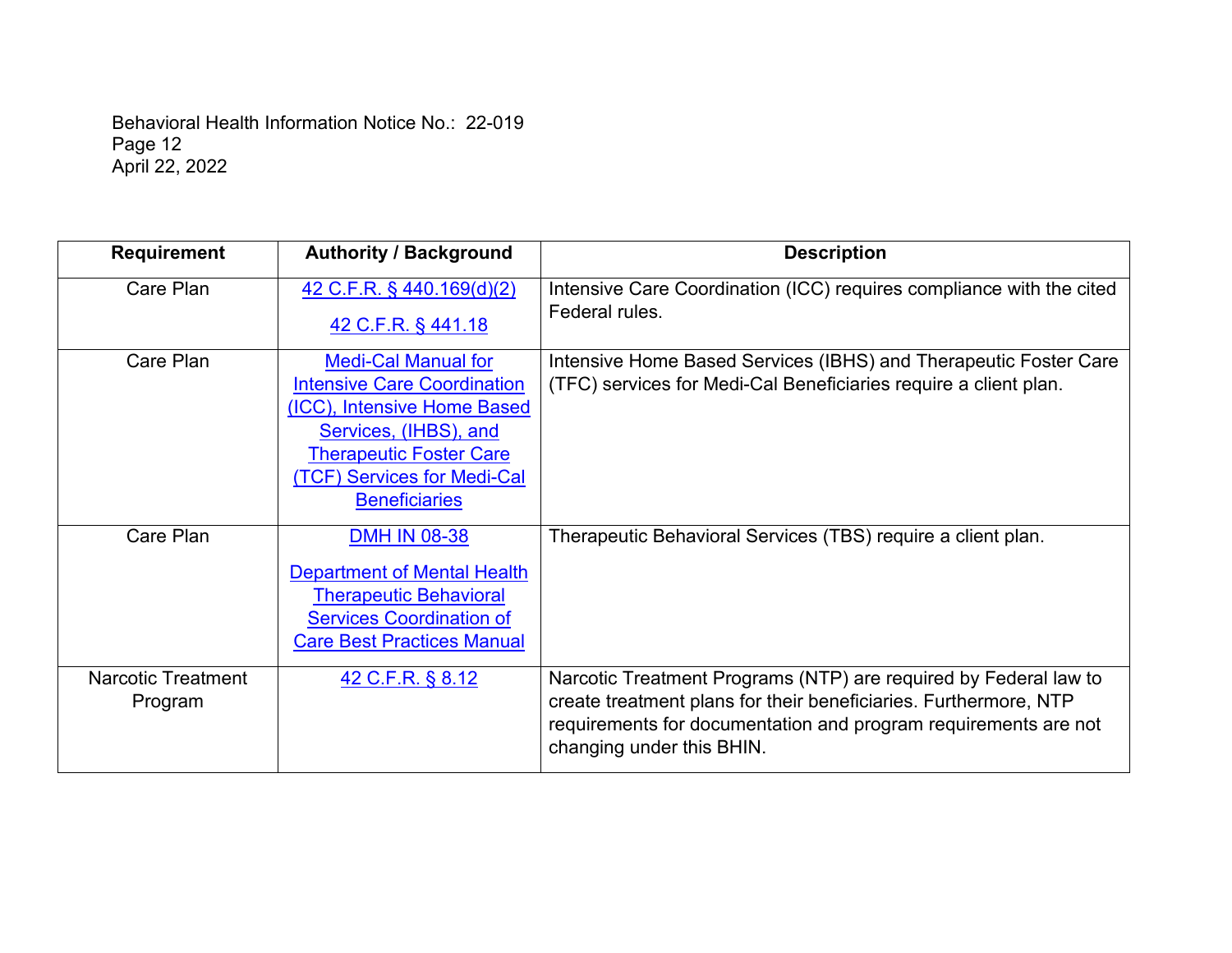Behavioral Health Information Notice No.: 22-019 Page 13 April 22, 2022

| <b>Requirement</b>                                             | <b>Authority / Background</b>                                                          | <b>Description</b>                                                                                                                                                                            |
|----------------------------------------------------------------|----------------------------------------------------------------------------------------|-----------------------------------------------------------------------------------------------------------------------------------------------------------------------------------------------|
| <b>Treatment Plan</b>                                          | <b>Interim STRTP Regulations</b><br><b>Version II, Section 10</b>                      | A treatment plan is required for services provided in Short-Term<br>Residential Therapeutic Programs (STRTPs).                                                                                |
| <b>Treatment Plan</b>                                          | CCR, tit. 22, § 77073                                                                  | A treatment plan is required for services provided in Psychiatric<br>Health Facilities (PHF).                                                                                                 |
| Assessment and<br><b>Treatment Plan</b>                        | CCR, tit. 22, § 72451, subd.<br><u>(e); 72471</u>                                      | A treatment plan is required for services provided in Special<br>Treatment Programs within Skilled Nursing Facilities (STP-SNF).                                                              |
| Assessment<br>Timeframes and<br><b>Individual Service Plan</b> | CCR, tit. 9, § 786.15, subds.<br><u>(a), (g)</u><br>CCR, tit. 9, §786.11 subds.<br>(b) | A individual service plan is required for services provided in Mental<br>Health Rehabilitation Centers (MHRCs).                                                                               |
| <b>Needs and Services</b><br>Plan                              | CCR, tit. 9, § 1927, subds.<br>$(a)(6)$ , $(e)$                                        | A Needs and Services Plan (NSP) is required for services provided<br>to children in Community Treatment Facilities.                                                                           |
| Treatment/Rehabilitation<br>Plan                               | CCR, tit. 9, § 532.2, subd. (c)                                                        | A treatment/rehabilitation plan is required for services provided in<br>Social Rehabilitation Programs.                                                                                       |
| Plan of Care                                                   | <b>Peer Support Services</b><br>SPA 21-0051; SPA 21-0058;<br><b>SPA 20-0006-A</b>      | Peer support services will be based on an approved plan of care.<br>See section (5)B of this BHIN for guidance on documenting these<br>requirements in line with CalAIM documentation reform. |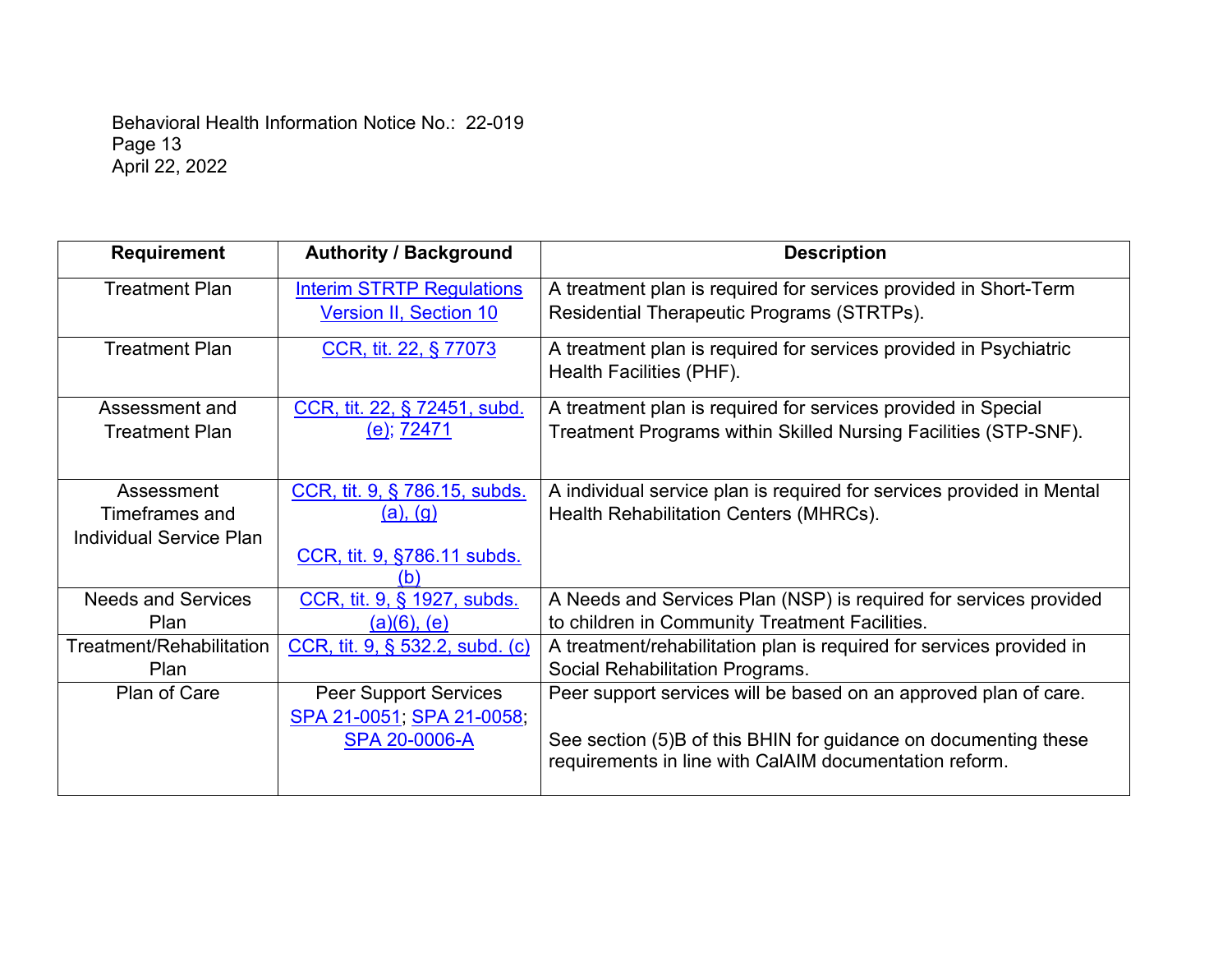Behavioral Health Information Notice No.: 22-019 Page 14 April 22, 2022

| <b>Requirement</b>                                                           | <b>Authority / Background</b>                                                                                                                                               | <b>Description</b>                                                                                                                                                                                        |
|------------------------------------------------------------------------------|-----------------------------------------------------------------------------------------------------------------------------------------------------------------------------|-----------------------------------------------------------------------------------------------------------------------------------------------------------------------------------------------------------|
| <b>Physical Exam</b><br>Requirements (DMC &<br>DMC-ODS)                      | CCR, tit. 22, §51341.1 subd.<br>$(h)(1)(A)(IV)(a-c)$<br>except (c) requirements<br>related to updated treatment<br>plans; DMC-ODS IA<br>requirements III.PP.11.i. and<br>Ш. | Physical exam requirements, timeframes, and documentation<br>requirements are retained.                                                                                                                   |
| Diagnosis<br>Documentation and<br><b>Signature Requirements</b><br>(DMC-ODS) | <b>DMC-ODS IA Requirements</b><br>III.PP.10.i.a.ii.                                                                                                                         | The Medical Director or LPHA shall type or legibly print their name,<br>and sign and date the diagnosis narrative documentation. The<br>signature shall be adjacent to the typed or legibly printed name. |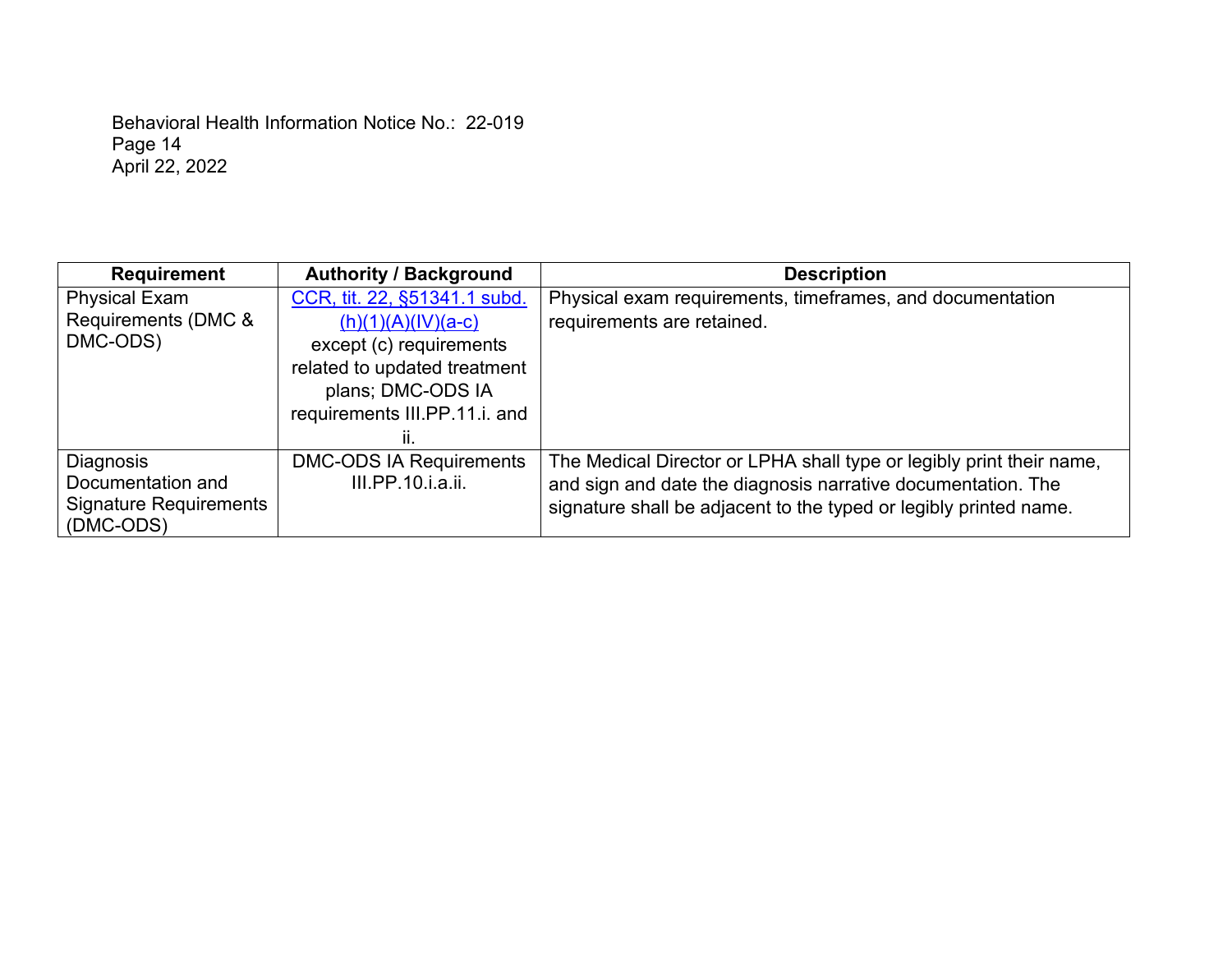Behavioral Health Information Notice No.: 22-019 Page 15 April 22, 2022

| <b>Regulation Title and Section Number</b>                                 | <b>Superseded Part of Regulation</b>                                                                                                                 |
|----------------------------------------------------------------------------|------------------------------------------------------------------------------------------------------------------------------------------------------|
| Title 9 Section 1810.205.2 Client Plan                                     | Superseded entirely.                                                                                                                                 |
| Title 9 Section 1810.206 Collateral                                        | Requirement that the needs of the beneficiary are<br>understood "in terms of achieving the goals of the<br>beneficiary's client plan" is superseded. |
| Title 9 Section 1810.232 Plan Development                                  | Superseded entirely.                                                                                                                                 |
| Title 9 Section 1810.440 MHP Quality management                            | Subdivisions $(c)(1)(A)-(C)$ and $(c)(2)(A)-(B)$ are                                                                                                 |
| Programs                                                                   | superseded.                                                                                                                                          |
| Title 9 Section 1840.112 MHP Claims Certification and<br>Program Integrity | Subdivision (b)(5) is superseded.                                                                                                                    |
| Title 9 Section 1840.314 Claiming for Service Functions-                   | Subdivision (e)(2)'s requirements related to approval of                                                                                             |
| General                                                                    | client plans are superseded.                                                                                                                         |
| Title 22 Section 51341.1 Drug Medi-Cal Substance Use                       | Subdivision (d)(2)'s requirements related to treatment                                                                                               |
| <b>Disorder Services.</b>                                                  | planning are superseded.                                                                                                                             |
| Title 22 Section 51341.1 Drug Medi-Cal Substance Use                       | Subdivision (d)(3)'s requirements related to treatment                                                                                               |
| <b>Disorder Services.</b>                                                  | planning are superseded.                                                                                                                             |
| Title 22 Section 51341.1 Drug Medi-Cal Substance Use                       | Subdivision (d)(4)'s requirements related to treatment                                                                                               |
| <b>Disorder Services.</b>                                                  | planning are superseded.                                                                                                                             |

# *Attachment 2: Superseded Regulations*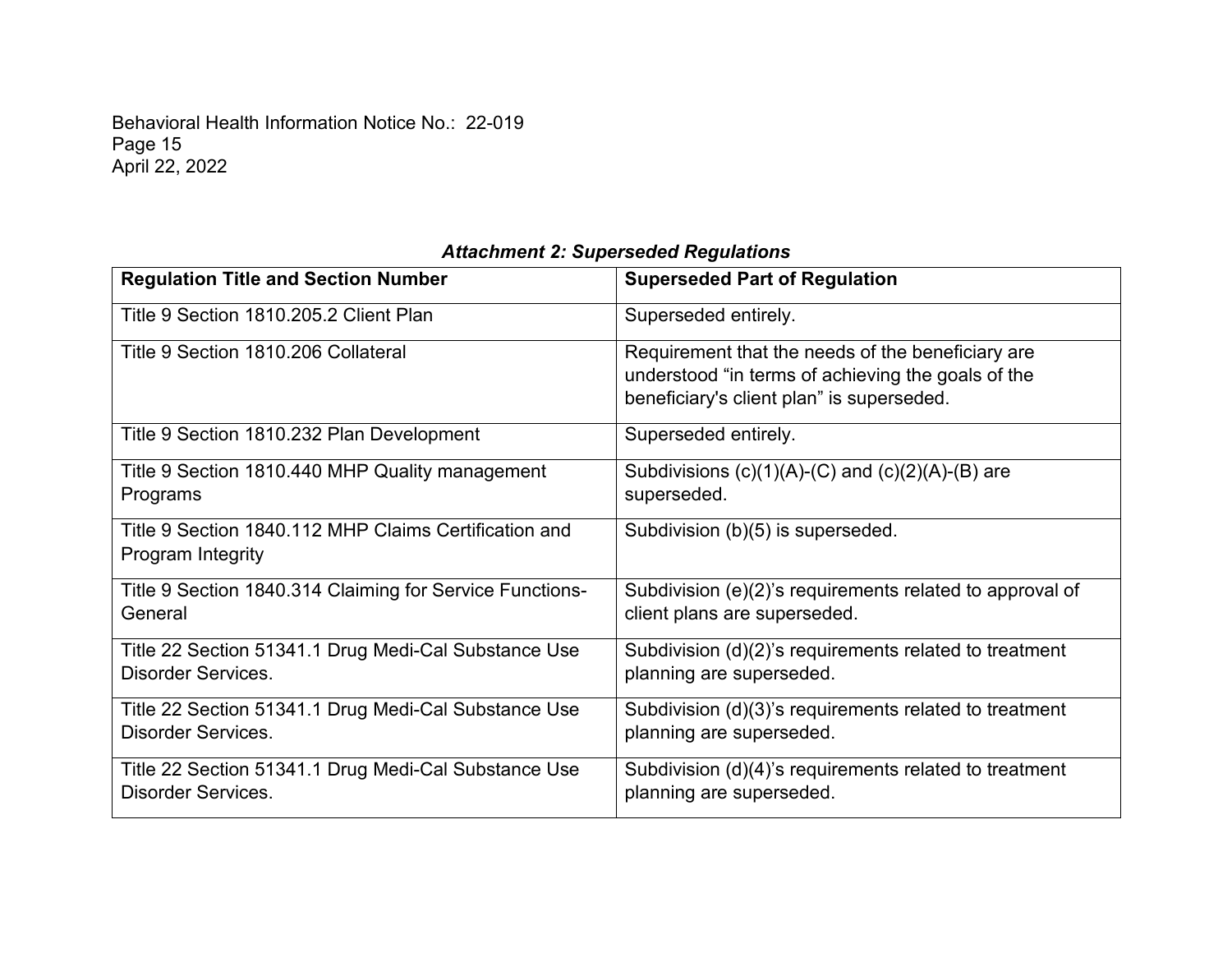Behavioral Health Information Notice No.: 22-019 Page 16 April 22, 2022

| <b>Regulation Title and Section Number</b>           | <b>Superseded Part of Regulation</b>                      |
|------------------------------------------------------|-----------------------------------------------------------|
| Title 22 Section 51341.1 Drug Medi-Cal Substance Use | Subdivision (d)(5)'s requirements related to treatment    |
| <b>Disorder Services.</b>                            | planning are superseded.                                  |
| Title 22 Section 51341.1 Drug Medi-Cal Substance Use | Subdivision $(g)((1)(B)(ii)$ is superseded.               |
| <b>Disorder Services.</b>                            |                                                           |
| Title 22 Section 51341.1 Drug Medi-Cal Substance Use | Subdivision $(g)(2)(E)$ is superseded.                    |
| <b>Disorder Services.</b>                            |                                                           |
| Title 22 Section 51341.1 Drug Medi-Cal Substance Use | Subdivision $(h)(1)(A)(iv)(c)$ 's requirements related to |
| <b>Disorder Services.</b>                            | updated treatment plans are superseded.                   |
| Title 22 Section 51341.1 Drug Medi-Cal Substance Use | Subdivision $(h)(1)(A)(v)(b)$ 's requirements related to  |
| <b>Disorder Services.</b>                            | treatment plans are superseded.                           |
| Title 22 Section 51341.1 Drug Medi-Cal Substance Use | Subdivision $(h)(2)(A)(i)$ is superseded.                 |
| <b>Disorder Services.</b>                            |                                                           |
| Title 22 Section 51341.1 Drug Medi-Cal Substance Use | Subdivision (h)(2)(A)(ii)(a-c) is superseded.             |
| <b>Disorder Services.</b>                            |                                                           |
| Title 22 Section 51341.1 Drug Medi-Cal Substance Use | Subdivision (h)(2)(A)(iii)(a-c) is superseded.            |
| <b>Disorder Services.</b>                            |                                                           |